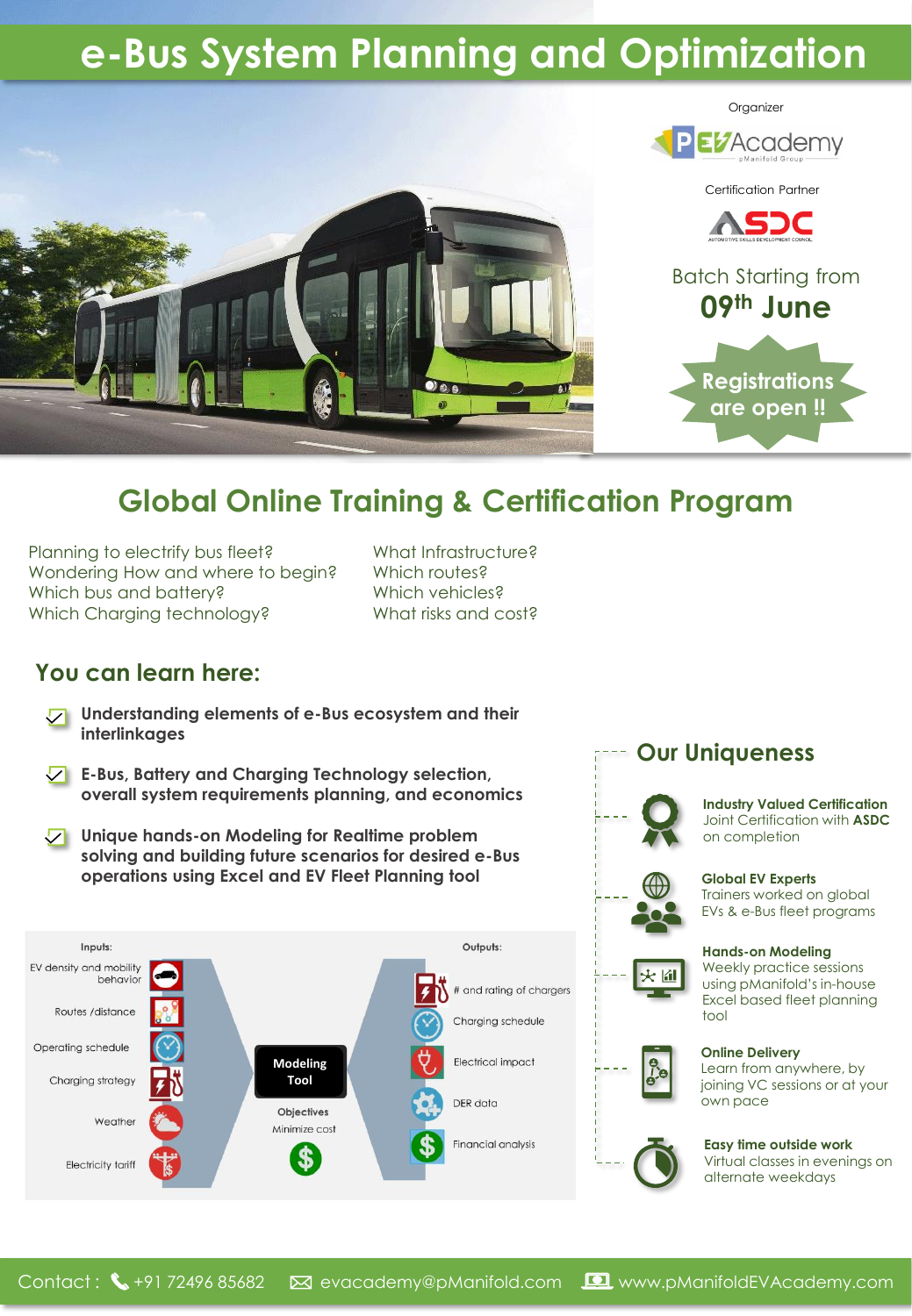



## **e-Bus System Planning and Optimization**

### **Program Structure**

| #                 | <b>Session Title</b>                                                 | <b>Session Coverage</b>                                                                                                                                                                   | <b>Content</b><br><b>Type</b> | <b>Duration</b> |
|-------------------|----------------------------------------------------------------------|-------------------------------------------------------------------------------------------------------------------------------------------------------------------------------------------|-------------------------------|-----------------|
|                   | <b>Elements of e-Bus System and</b><br><b>Planning</b>               | E-Bus elements and specifications and system<br>performance parameters<br>Challenges faced by e-Bus operators<br>Steps for conducting technical Feasibility & Planning for<br>e-Bus fleet | <b>Theory</b>                 | 1.5             |
| $\overline{2}$    | Introduction to e-Bus system<br>modelina                             | Essentials of e-Bus System Modeling (inputs and outputs)<br>Introduction and setup of Modeling Tool<br>Energy modelling for e-Bus                                                         | <b>Theory</b>                 | 1.5             |
| $\overline{a}$    | e-Bus Routes & Depot Selection and<br><b>Network Planning</b>        | e-Bus Routes selection (route characteristics)<br>Depot and Terminal selection<br>Interrelations with Battery and Charging systems                                                        | Theory                        | 1.5             |
| 3                 | e-Bus System Modeling - Introduction<br>and Base case setup          | Setting-up system model and simulate base case study<br>Case study: e-Bus energy modeling                                                                                                 | Modeling                      | 15              |
| $\overline{5}$    | e-Bus Charging Strategies and Trade-<br><b>offs</b>                  | Selection of charging locations, charger types, and<br>time of charge<br>Electricity Tariff and time-of-use impact on energy cost<br>Charging strategies, evaluation and applications     | Theory                        | 1.5             |
| $\overline{7}$    | e-Bus Fleet performance Scenarios<br>and Optimisation                | Simulating and analyzing various real life scenarios<br>affecting fleet performance<br>Battery aging, local traffic, weather, SLA variations and<br>others                                | <b>Theory</b>                 | 1.5             |
| $\boldsymbol{6}$  | e-Bus System Modelling and<br>Simulation - Base case analysis        | Case study: e-Bus route simulation using Excel<br>Case study: e-Bus charging scheduling using Excel                                                                                       | Modeling                      | 1.5             |
| 8                 | e-Bus Life cycle Costs and<br><b>Optimisation</b>                    | Capex elements<br><b>Opex Elements</b><br>Life cycle costs and KPIs<br>Battery life and impact on e-Bus operational SLAs<br>Life cycle cost optimization                                  | <b>Theory</b>                 | 1.5             |
| 9                 | e-Bus System Modeling and<br><b>Simulation - Scenario's analysis</b> | Case study: Review of e-Bus real life scenarios using<br>fleet planning tool                                                                                                              | Case<br>Study                 | $\overline{2}$  |
| <b>Final Exam</b> |                                                                      |                                                                                                                                                                                           |                               |                 |

Evaluation

Project Reviews